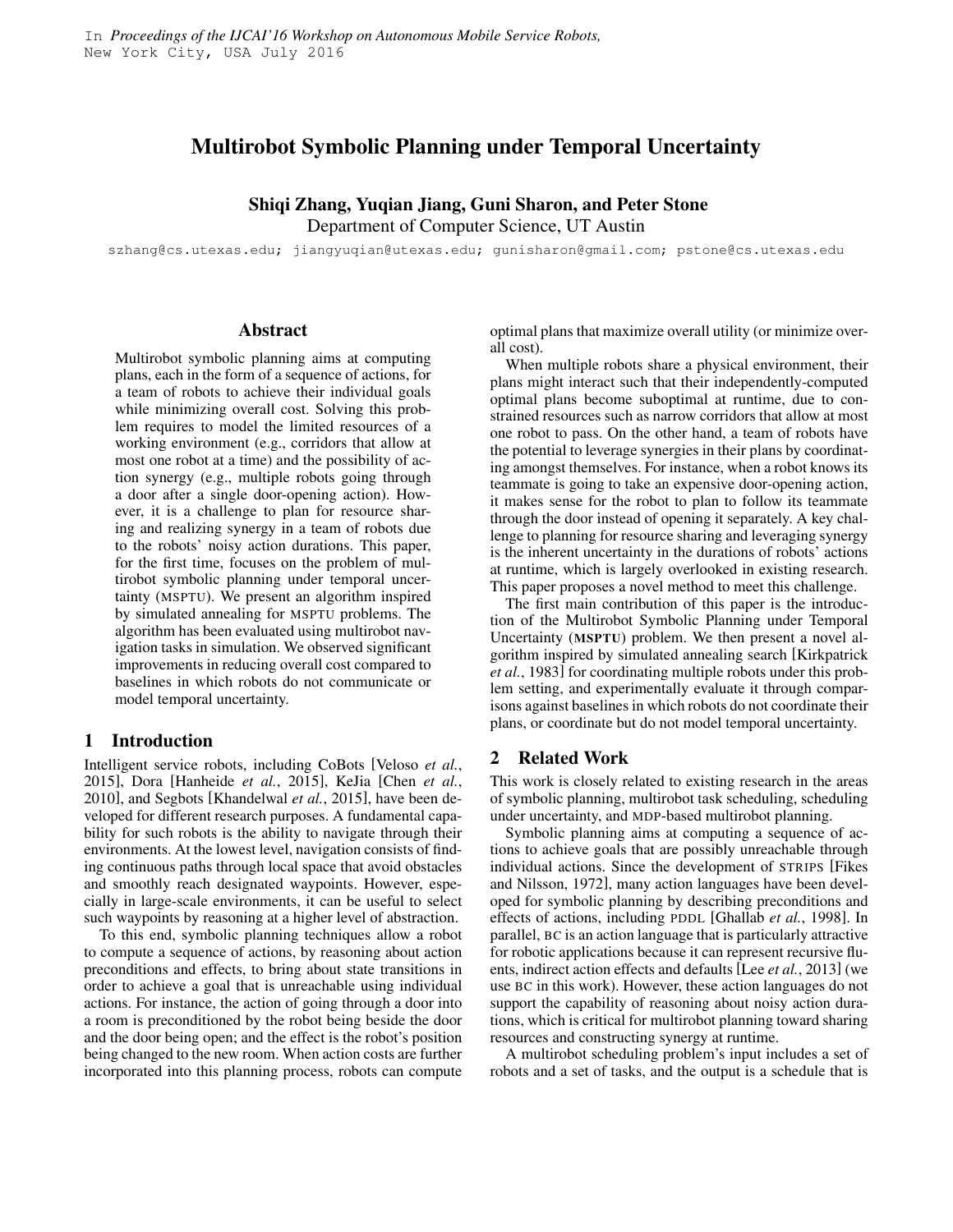for each task an allocation of one or more time intervals to one or more robots [Brucker, 2007; Zhang and Parker, 2013]. Recent work on multirobot scheduling further considers temporal uncertainty [Brooks *et al.*, 2015]. However, scheduling algorithms are not developed for symbolic planning and hence cannot generate action sequences in large, complex domains.

In parallel of symbolic planning, (PO)MDP-based planning techniques have been extensively studied in the literature. Existing (PO)MDP-based research has studied planning with concurrent actions [Mausam and Weld, 2008; Smith and Weld, 1999], planning under temporal uncertainty [Guo and Hernández-Lerma, 2009; Younes and Simmons, 2004], incorporating temporal logic into navigation task planning [Fentanes *et al.*, 2015], and planning for multirobot systems [Khandelwal *et al.*, 2015; Zhang *et al.*, 2013]. Such algorithms are good at handling non-deterministic action outcomes using probabilities and planning toward maximizing long-term reward. In contrast, symbolic planning techniques, such as STRIPS, PDDL and BC, fall into a very different planning paradigm, where the input are action preconditions and effects, non-deterministic action outcomes are handled by plan monitoring and replanning, and the output is a sequence of actions that can be easily interpreted by human users (compared to a policy in (PO)MDP). Symbolic planning techniques have been widely used in service robot applications (e.g., [Chen *et al.*, 2010], [Zhang *et al.*, 2015] and [Khandelwal *et al.*, 2014]).

Existing work has investigated the problem of concurrent task assignment and planning of trajectories for a team of robots [Turpin *et al.*, 2014; Ma and Koenig, 2016]. Given  $N$  robots and  $N$  goal locations, the algorithms aim to find a suitable assignment of robots to goals and the generation of collision-free, time parameterized trajectories for each robot. However, their approach is only applicable to navigation problems and they do not model noisy action durations. This paper, for the first time, focuses on multirobot symbolic planning under temporal uncertainty.

### 3 Algorithm

In this section, we first define the MSPTU problem  $(\S 3.1)$ and present our symbolic planner for single-robot navigation tasks (§ 3.2). We then introduce our *Poisson*-based model of noisy action durations  $(\S 3.3)$  and how to compute conditional plan cost in two-robot systems  $(\S 3.4)$ . Finally, we introduce our MSPTU algorithm  $(\S 3.5)$ . The problem definition and our MSPTU algorithm are not restricted to specific applications.

### 3.1 Problem definition

In this paper, we assume each robot can work on at most one task at a time and each task requires only one robot, which corresponds to the "single-robot", "single-task" problems following Gerkey and Matarić's taxonomy [Gerkey and Matarić, 2004]. We assume the robots are homogeneous, sharing the same set of sensing and actuating capabilities. The performance of an MSPTU algorithm is evaluated by episode in this paper. At the beginning of an episode, each robot has exactly one task assigned and the tasks are not transferable. The end of an episode is identified by the time of the slowest robot finishing its task. A *central controller* runs our MSPTU algorithm to compute plans for all robots and robots do not have to make any decision themselves (i.e., robots work in a centralized system). We assume that robots have a noise-free communication channel that enables coordination.

Given a domain that includes  $N$  robots, an MSPTU problem is of the form  $\langle \mathcal{D}, \mathcal{A}, \mathcal{S}, \mathcal{G}, \mathcal{R} \rangle$ :

- $\mathcal D$  is a description of objects (including robots) in the domain, their properties, and their relations.
- $\bullet$   $\mathcal A$  is a description of robot actions, including their preconditions, effects and costs.
- $S$  is a set of states in which each is the initial state of a robot:  $s_i \in S$  is the state of the *i*th robot and  $|S| = N$ . A robot's state does not include the state of other robots.
- $G$  is a set of goal states in which each corresponds to a robot:  $g_i \in \mathcal{G}$  is the goal state of the *i*th robot and  $|\mathcal{G}| = N$ .
- $R$  is a set of constrained resources, each associated with a cost of violation, that can be obtained by at most M robot at a time, where  $M < N$ .

Domain description  $D$  is about a static environment that includes all robots in it, e.g., two rooms are accessible via a door that is being closed. Action description A focuses on robot capabilities of making changes in the domain, e.g., a dooropening action can change a door's property from "closed" to "open". An action can be executed only if all preconditions are fulfilled. A robot's initial state,  $s \in S$ , and goal,  $q \in \mathcal{G}$ , are specified by values of domain properties.  $D$  and  $A$  correspond to the rigid and dynamic laws of action languages respectively (details in Section 3.2).

Under temporal uncertainty, robots can only succeed in sharing constrained resources probabilistically. We say robots fail in sharing a resource, if  $K$  robots physically compete for a constrained resource that can only be shared by M robots and  $K > M$ . It is difficult but necessary to model the consequences of such failed cases in planning. For instance, two robots competing for a narrow corridor may cause collisions, detours, and many other consequences. For the sake of simplicity, we model collaboration failures (violations of constraints) with fixed costs.

The goal of solving an MSPTU problem is to compute symbolic plans, each in the form of a sequence of actions, for a team of robots to achieve their individual goals while minimizing expected overall cost. Therefore, the output of an MSPTU algorithm is a set of plans, one for each robot. Since MSPTU problems model the temporal uncertainty in the durations of robots' actions, it is necessary to replan when uncertainty has been reduced considerably at runtime, e.g., after a robot finishes a time-consuming action.

### 3.2 Single-robot symbolic planning using BC

We use action language BC [Lee *et al.*, 2013] in this work because it can formalize defaults (e.g., without knowing the contrary, we believe office doors are closed over weekends) and recursively defined fluents (e.g., two rooms are *accessible* to each other if each of them is *accessible* to a third room). However, the algorithms developed in this paper are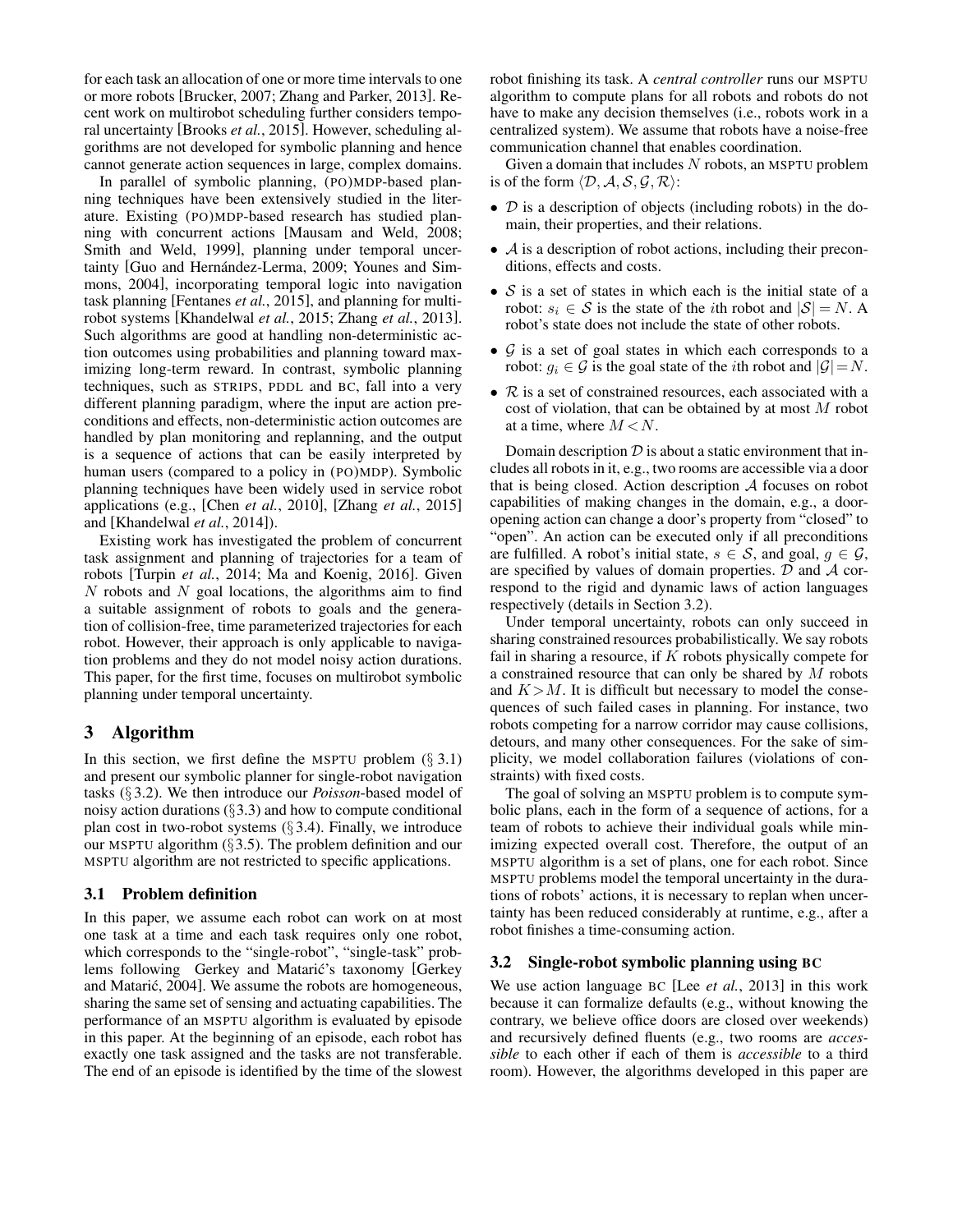

Figure 1: A domain map used in simulation experiments. Opening a corridor door is an expensive action.

not restricted to specific action languages or symbolic planners. It should be noted that planning for single-robot navigation tasks using BC has been studied, e.g., [Khandelwal *et al.*, 2014], and we adapt that formulation for multirobot settings.

Figure 1 shows the domain we use for instantiating our approach and in experiments. In domain description D, corridors ( $r10$  and  $r11$ ), labs ( $r4$ ,  $r5$  and  $r6$ ), coffee shop ( $r3$ ), and offices  $(r1, r2, r7, r8$  and  $r9)$  are rooms. Room doors  $(d1, d2, r7, r8)$  $\cdots$ ) and corridor doors (dc1 and dc2) are doors. The following rules define the ownership between rooms and doors.

hasdoor(r1, d1). hasdoor(r10, d1). 
$$
\cdots
$$
  
default  $\neg hasdoor(R, D)$ .

where, R and D represent a room and a door respectively. The last rule above is a *default* for reasoning with incomplete knowledge: it is believed that room  $R$  does not have door  $D$ unless there is evidence supporting the contrary.

Action description, A, includes the rules that formalize the preconditions and effects of actions that can be executed on each robot. We use fluents *open*(D), *facing*(D), *beside*(D), and  $loc(R)$  to represent door D is open, the robot is facing door  $D$ , the robot is beside door  $D$ , and the robot is in room R. Robot identities are not included in the representation of a robot's location,  $loc(R)$ , because a robot's state does not model the state of other robots. Robot actions include  $approach(D)$ ,  $opendoor(D)$ ,  $cross(D)$ , and  $waitforopen(D)$ , where *waitforopen*( $D$ ) enables a robot to wait for another robot to open door D and is only useful in multirobot systems. Due to space limit, we arbitrarily select action  $\text{cross}(D)$  and present its definition as below. Crossing door D changes the robot's location from  $R_1$  to  $R_2$ , the room on the other side of door D. The last three rules below describe the executability, e.g., *cross*(D) cannot be executed if door D is not open.

$$
cross(D)
$$
 causes  $\neg facing(D)$ .  
\n $cross(D)$  causes  $loc(R_2)$  if  $loc(R_1)$ ,  $acc(R_1, D, R_2)$ .  
\n**nonexe**  $cross(D)$  if  $loc(R)$ ,  $\neg hasdoor(R, D)$ .  
\n**nonexe**  $cross(D)$  if  $\neg facing(D)$ .  
\n**nonexe**  $cross(D)$  if  $\neg open(D)$ .

Given a planning goal, a planner can find many solutions. We select the one that minimizes the overall cost. As an example, if the robot is initially placed in the post office, r9, and the goal is to move to lab  $r6$ , our planner will produce a plan:

$$
approach(d9). \ open door(d9). \ cross(d9).\\ approach(d62). \ open door(d62). \ cross(d62).
$$

In implementation, to model the progress of navigation ac-

tions  $\langle$ *approach* $(D)$ , in our case). We discretize distance by representing each corridor using a set of grid cells. Accordingly, each *approach*(D) action is replaced by a sequence of actions that lead the robot following waypoints.

### 3.3 Modeling noisy action durations

This subsection presents a novel model for representing and reasoning about temporal uncertainty in noisy action durations. In this paper, we consider only the uncertainty from action *approach*(D) and deriving this action's probability density function (PDF) builds on the following assumptions:

- 1. Unless explicitly delayed, all robots move at the same velocity, v. Unless specified otherwise,  $v=1$  in this paper.
- 2. A human obstacle appears within every unit distance at a known rate, and their appearances are independent of each other. We use  $\lambda$  to denote this rate.
- 3. While taking action *approach*(D), each obstacle appearance causes a delay for a known amount of time,  $\delta$ , for example, by forcing the robot to stop and say "excuse me".

Following Assumptions 1 and 2, we can use a Poisson distribution to model the number of delays caused by human appearances in a unit time and its corresponding PDF is:

$$
\hat{f}(k,\lambda) = \frac{\lambda^k e^{-\lambda}}{k!}
$$
 (1)

where  $e$  is Euler's number and  $k$  is the number of delays.

**Proposition 1:** If  $X$  and  $Y$  are two independent discrete random variables with a Poisson distribution:  $X \sim Poisson(\lambda_1)$ and  $Y \sim Poisson(\lambda_2)$ , then their sum  $Z = X + Y$  follows another Poisson:  $Z \sim Poisson(\lambda_1 + \lambda_2)$  [Knill, 1994].

According to Proposition 1, when a robot travels for time  $t$  (instead of unit time), the number of delays,  $k'$ , accumulates over time and follows another Poisson distribution with a PDF of  $f(k', \lambda')$ . Following Assumption 1, parameter  $\lambda'$  is a function of traveled distance d:

$$
\lambda'(d) = \lambda \cdot t(d) = \lambda \cdot d/v \tag{2}
$$

Since  $k'$  follows a Poisson distribution, we can compute the overall time needed for traveling a distance of  $d$ :

$$
t = t^{act} + t^{del} = d/v + k' \cdot \delta \tag{3}
$$

where  $t^{act} = d/v$ , as a linear function of distance d, represents the acting time, and  $t^{del} = k' \cdot \delta$  is the delayed time.

Using Equations 2 and 3, we can see the overall navigation time  $t$  follows a (non-Poisson) distribution with PDF:

$$
f(t, \lambda'(d)) = \frac{(\lambda'(d))^{\frac{t - d/v}{\delta}} \cdot e^{-\lambda'(d)}}{\left(\frac{t - d/v}{\delta}\right)!}
$$
(4)

Figure 2 visualizes two example PDFs. For instance, it is the most likely that traveling distance  $d = 50$  at velocity  $v = 1$  takes 60 time units while modeling possible delays (instead of 50 in obstacle-free domains). It also shows that a longer distance produces more uncertainty in completion time. We also collected navigation time using a real robot, and the results suggest that a shifted Poisson distribution can well represent noisy durations of navigation actions (Figure 3).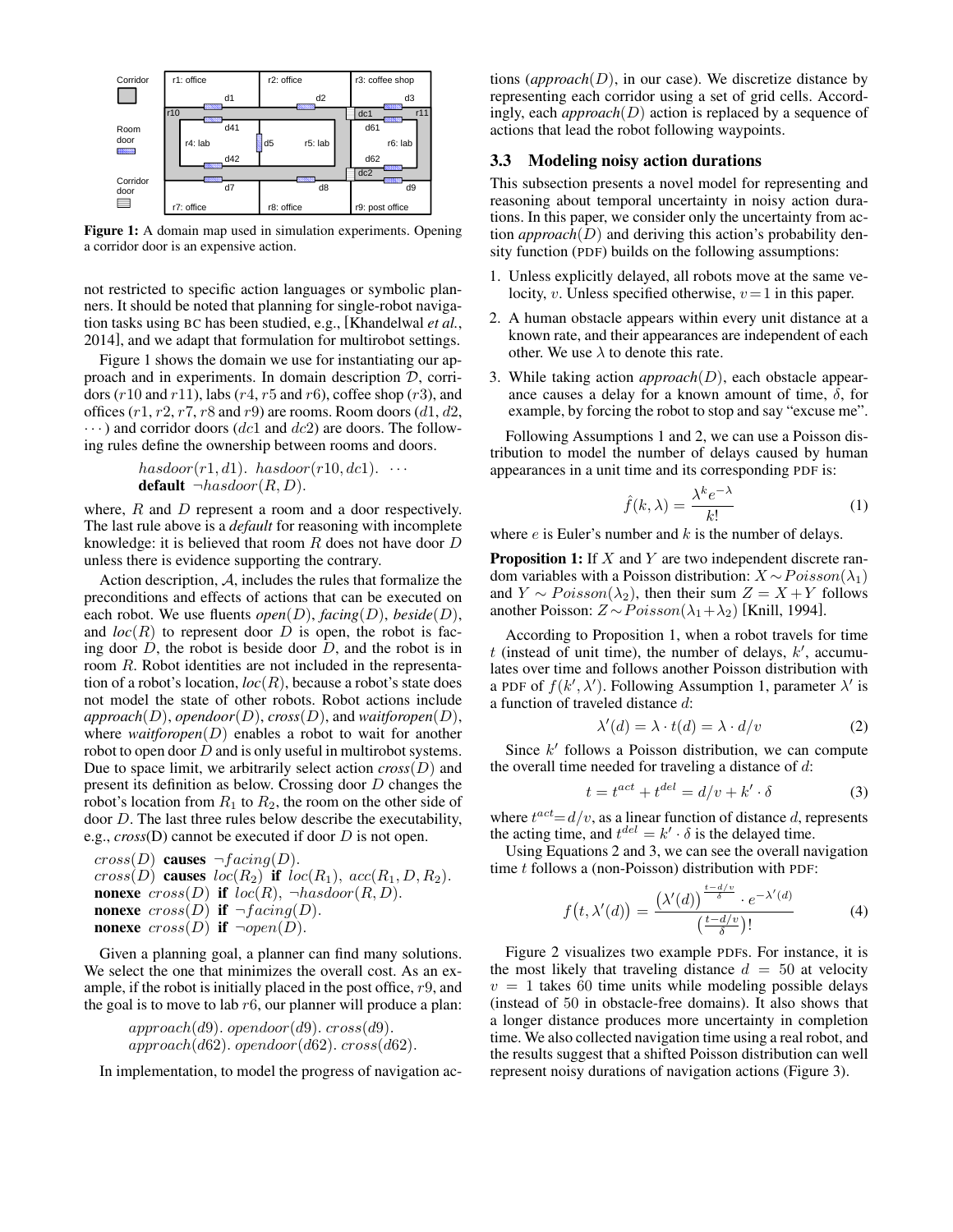

Figure 2: Two example PDFs of *shifted* Poisson distributions used for modeling the noisy durations of navigation actions:  $v = 1$ ,  $\delta =$ 5, and  $\lambda = 0.05$ . Comparing the two PDF curves, we can see a longer distance brings more uncertainty.



Figure 3: To experimentally justify the use of Poisson distribution, we used a real robot to navigate in a corridor (28m) for 164 times. The Left shows the histogram of traveling time and a shifted Poisson that well models the action's noisy durations (with parameters properly set), and the Right shows the Segway-based robot.

We further remove the parameter of  $\lambda'$  and substitute  $d/v$ with  $t^{act}$ , so Equation 4 is converted into Equation 5, modeling action completion time. For action  $approach(D)$ ,  $\lambda' > 0$ , meaning that the time of action completion can be delayed. For other actions,  $\lambda' = 0$ .

$$
f(t, \lambda') = \frac{(\lambda')^{\frac{t - t^{act}}{\delta}} \cdot e^{-\lambda'}}{\left(\frac{t - t^{act}}{\delta}\right)!}
$$
 (5)

We use  $Dist(t^{act}, \lambda')$  to represent a distribution over possible lengths of completion time with a density function of Equation 5. Modeling noisy action durations in this way paves the way to further investigating how uncertainty is accumulated over plans that include a sequence of actions. For instance,  $t^{act} = 50$  and  $\lambda' = 2.5$  correspond to the (blue) circlemark curve in Figure 2. Since (we assume) non-navigation actions do not introduce extra uncertainty at running time, Equation 3 can be directly applied to modeling the distribution over possible lengths of time consumed by a sequence of actions including potentially both navigation and nonnavigation actions. A plan of form  $\langle a_0, a_1, \cdots \rangle$  can be represented as below to further model the distribution over possible lengths of completion time of each action. We call  $p$  and *extended* plan (or simply plan).

$$
p: \langle (a_0, t_0^{act}, \lambda'_0), (a_1, t_1^{act}, \lambda'_1), \dots \rangle
$$

According to Proposition 1, the time consumed by executing the first  $K$  actions in plan  $p$  follows a distribution of:

$$
Dist(\sum_{k=0}^{K-1} t_k^{act}, \sum_{k=0}^{K-1} \lambda'_k)
$$

Therefore,  $Dist(t^{act}, \lambda')$  represents a novel distribution that can model the temporal uncertainty that accumulates over a sequence of actions in robot navigation problem. Note that other application domains may require very different representations (PDFs) for modeling their noisy action durations, and this subsection simply presents a concise PDF representation for navigation actions.

#### 3.4 Computing conditional plan cost

In a two-robot system that includes robots  $R$  and  $R'$ ,  $p$  and  $p'$  are robots' extended plans. The *conditional plan cost* of  $p'$ given  $p$  is the estimate of total cost robot  $R'$  will consume, if R and R' simultaneously execute their plans, p and  $p'$ , respectively. Different from single-robot planning, we have to consider possible collisions and door-sharing behaviors (and any conflicts or synergies in general) in computing conditional plan costs. It should be noted that we use integrals in this section primarily for the cleanness of representations. In implementation, the integrals are replaced by summation operations, because action completions only happen at specific time instances (e.g., Figure 2). We first compute the probability of robot  $R'$ 's navigation action  $a'$  overlapping  $p$ 's navigation action a over time (parameter  $\lambda$  omitted from PDFs):

$$
Pr^{ovlp}(a, a') = 1 - \int_0^\infty \int_{t_2}^\infty f_1^s(t_1) f_2^c(t_2) dt_1 dt_2
$$

$$
- \int_0^\infty \int_{t_1}^\infty f_1^c(t_1) f_2^s(t_2) dt_2 dt_1 \quad (6)
$$

where  $f_1^s$  and  $f_1^c$  are the PDFs of starting and completion times of action a;  $f_2^s$  and  $f_2^c$  are the PDFs of starting and completion times of action  $a'$ . The first double integral computes the probability of the completion of  $a'$  being earlier than the start of a, and the second computes the probability of the start of  $a'$  being after the completion of  $a$ .

In modeling door-sharing behaviors, we assume: 1) all doors are automatic in such a way that they give enough going-through time for the robots that are ready to go through the door; and 2) a door closes automatically when it detects no more robot awaiting. We use  $t^{wait}(a, a')$  to represent the time of robot  $R'$  waiting for R to open door D, where  $a'$  is  $R'$ 's action and is *waitforopen*( $D$ ).

$$
t^{wait}(a, a') = \int_0^\infty \!\!\! \int_{t_2}^\infty (t_1 - t_2) f_1^c(t_1) f_2^s(t_2) dt_1 dt_2
$$

where  $f_1^c$  is the PDF of the completion time of action  $a$ ; and  $f_2^s$  is the PDF of the start time of action  $a'$ .

It is possible that robot  $R$  has finished the action of going through door D before robot  $R'$  arrives. In this case, robot  $R'$ may have avoided closer doors and has to reopen the door. We compute the probability of such failures:

$$
Pr^{fail}(a, a') = \int_0^\infty \!\!\! \int_{t_1}^\infty f_1^c(t_1) f_2^s(t_2) \, dt_2 \, dt_1 \tag{7}
$$

where  $f_1^c$  is the time of robot R completing action a, the action of crossing door D, and  $f_2^s$  is the time of robot  $R'$  starting the action of *waitforopen* $(D)$ , i.e.,  $a'$ .

Algorithm 1 presents our algorithm for computing conditional plan cost (in our navigation domain). While computing the cost of *waitforopen* $(D)$ , we need to consider both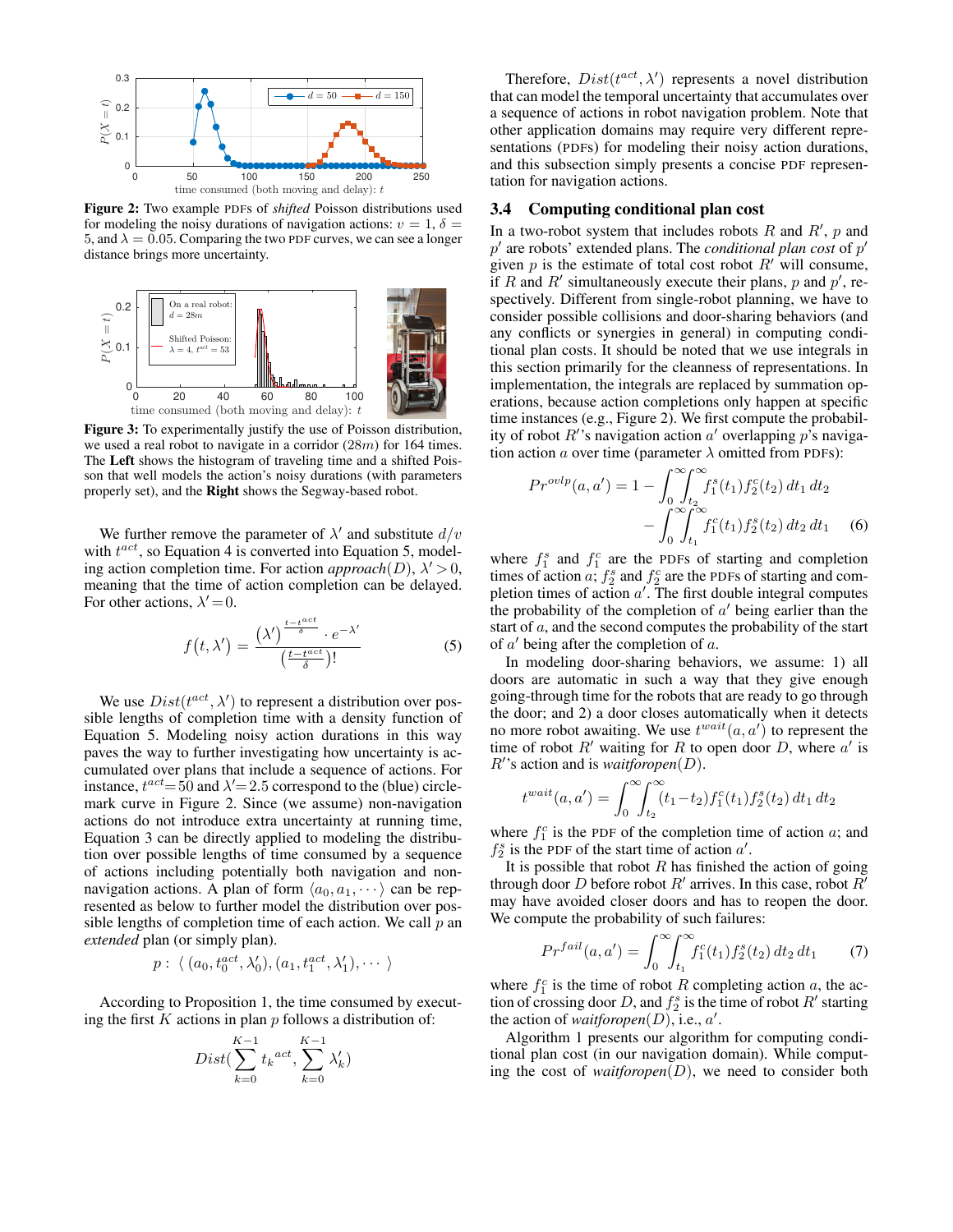Algorithm 1 Computing conditional plan cost (in navigation)

**Input:** Plan  $p'$ , where  $|p'| = K'$ **Input:** Plan set P that the cost of  $p'$  is conditioned on **Input:**  $\mu$  : collision cost **Input:**  $\omega$  : *waitforopen*(*D*) failure cost **Input:**  $\rho$  : value of time **Output:**  $C'$ : overall cost of plan  $p'$ 1:  $C'=0$ 2: for each  $p \in P$  do 3: for each  $a \in p$  do 4: for each  $a^{\prime} \in p'$  do 5:  $C' \leftarrow C' + cost(a')$ 6: **if** a is *opendoor* $(D)$  and a' is *waitforopen* $(D)$  then 7:  $C' \leftarrow C' + \rho \cdot t^{wait}(a, a') \cdot (1 - Pr^{fail}(a, a'))$ 8:  $C' \leftarrow C' + \omega \cdot Pr^{fail}(a, a')$ 9: **else if** both a and a' are navigation actions **then**  $10:$  $\gamma' \leftarrow C' + \mu \cdot Pr^{ovlp}(a, a')$ 11: end if 12: end for 13: end for 14: end for 15: return  $C'$ 

the cases that have synergy and those that failed (Lines 7- 8). Although the form of temporal uncertainty varies significantly over different robot actions, this approach can be easily applied to other domains for sharing limited resource and constructing "*wait-for-action*"-style synergies, as long as the PDFs of the actions' durations are available. In the next section, we present our main algorithm that addresses general MSPTU problems.

#### 3.5 Our MSPTU algorithm

Planning for a team of robots under temporal uncertainty in a joint-action, continuous-time search space is intractable from a practical point of view, even if the number of robots and the lengths of individual plans are within a reasonable range.

Algorithm 2 shows our novel algorithm for N-robot MSPTU problems, where  $N \geq 2$ . This algorithm is inspired by *simulated annealing* search for approximating the global optimum of overall system utility [Kirkpatrick *et al.*, 1983]. The input includes the robots' initial and goal states, and a set of parameters that have been defined in Algorithm 1. The input also includes M, the number of other robots being considered while computing conditional plan cost, and  $\Theta$  that represents how many rounds of "negotiations" the robots can have before finalizing their plans. The output is a set of plans, one for each robot. Algorithm 2 has  $O(\Theta \cdot N)$  complexity for operations of computing conditional plan costs, where  $N$  is the number of robots.

The first for-loop (Lines 2-5) is used for computing one plan for each robot, ignoring the existence of the other robots. If  $\Theta = 0$ , meaning that there is no collaboration among the robots, the independently-computed optimal plans are returned. Otherwise, the program enters the second for-loop (Lines 7-14), where  $\alpha$  is a *negotiation depth* that incrementally grows by  $1/\Theta$  in each iteration. The loop continues until  $\alpha$  reaches 1. Intuitively, the negotiation depth measures how much a robot considers its teammates: when  $\alpha = 0$ , it totally ignores its teammates; when  $\alpha = 1$ , it considers its teammates as important as itself, in terms of plan cost. In the inner for-

### Algorithm 2 Our MSPTU algorithm

**Input:** S, a set of N states, and, G, a set of N goals ( $N \ge 2$ ) **Input:**  $\mu$ ,  $\omega$  and  $\rho$ , as defined in Algorithm 1 **Input:** M: number of other robots conditioned in Alg-1,  $M < N$ **Input:** Θ: number of iterations,  $\Theta \geq 0$ **Output:**  $[p_1, p_2, \cdots, p_N]$ 1: Initialize an empty plan *queue* of size  $M: P^M$ 2: for each  $i \in [1, N]$  do 3: Compute plan  $p_i$  and corresponding cost  $cost(p_i)$  (§3.2) 4: Push back  $p_i$  to  $P^M$ 5: end for 6: if  $\Theta \neq 0$  then 7: for each  $i \in [1, \Theta]$  do 8:  $\alpha = i/\Theta$ , where  $\alpha$  is the negotiation depth 9: for each  $j \in [1, N]$  do  $10:$  $\mathcal{L}_j$ ,  $cost(p'_j] \leftarrow$ Alg-1  $(p'_j, P^M, \alpha \mu, \alpha \omega, \rho)$ 11:  $\overrightarrow{p_j} \leftarrow \overrightarrow{p'_j}$  and  $cost(p_j) \leftarrow cost(p'_j)$ 12: Push back  $p_j$  to  $P^M$ 13: end for 14: end for  $15:$  end if

16: **return**  $[p_1, p_2, \cdots, p_N]$ 

loop (Lines 9-13), we first compute plan for the jth robot while minimizing the conditional plan cost given the plans computed for the previous  $M$  robots (Line 10). We then update the jth robot's plan and plan cost. In the end of the program, a set of plans is returned.

Although the output of Algorithm 2 includes plans for all robots to achieve their goals, the robots do not necessarily follow the plans all the way to the end of episodes. The temporal uncertainty of a plan is reduced after an action of the plan is completed. We recompute plans for all robots after one of the robots finishes its current action. However, we have noticed that it makes sense to activate replanning only if the change in uncertainty is significant and only for the robots who have potential to find better plans given the uncertainty change. We leave further exploration of this issue to future work.

### 4 Experiments

Our MSPTU algorithm has been implemented and evaluated using a team of mobile robots working on navigation tasks in an indoor office environment. We use two types of simulation in our experiments: an abstract simulator and GAZEBO [Koenig and Howard, 2004]. In the abstract simulator, navigation actions' noisy durations are sampled from a shifted Poisson distribution (Eqn. 4); collision cost is 40; *waitforopen* $(D)$  failure cost is 12; and collisions are possible only if both robots are taking navigation actions. In GAZEBO, we add human walkers into the environment to simulate the process of walking people causing delays to robot navigation actions, and the performance is evaluated based robots' average completion time (no arbitrary costs are used). We use CLINGO4 for solving BC programs [Gebser *et al.*, 2014].

GAZEBO simulation: Figure 4 (Left) shows the GAZEBO simulation environment used in the first set of experiments. Two robots need to navigate from their initial positions, labeled by green dots in the bottom, to their goal positions, labeled by red dots on the top. The two robots start at the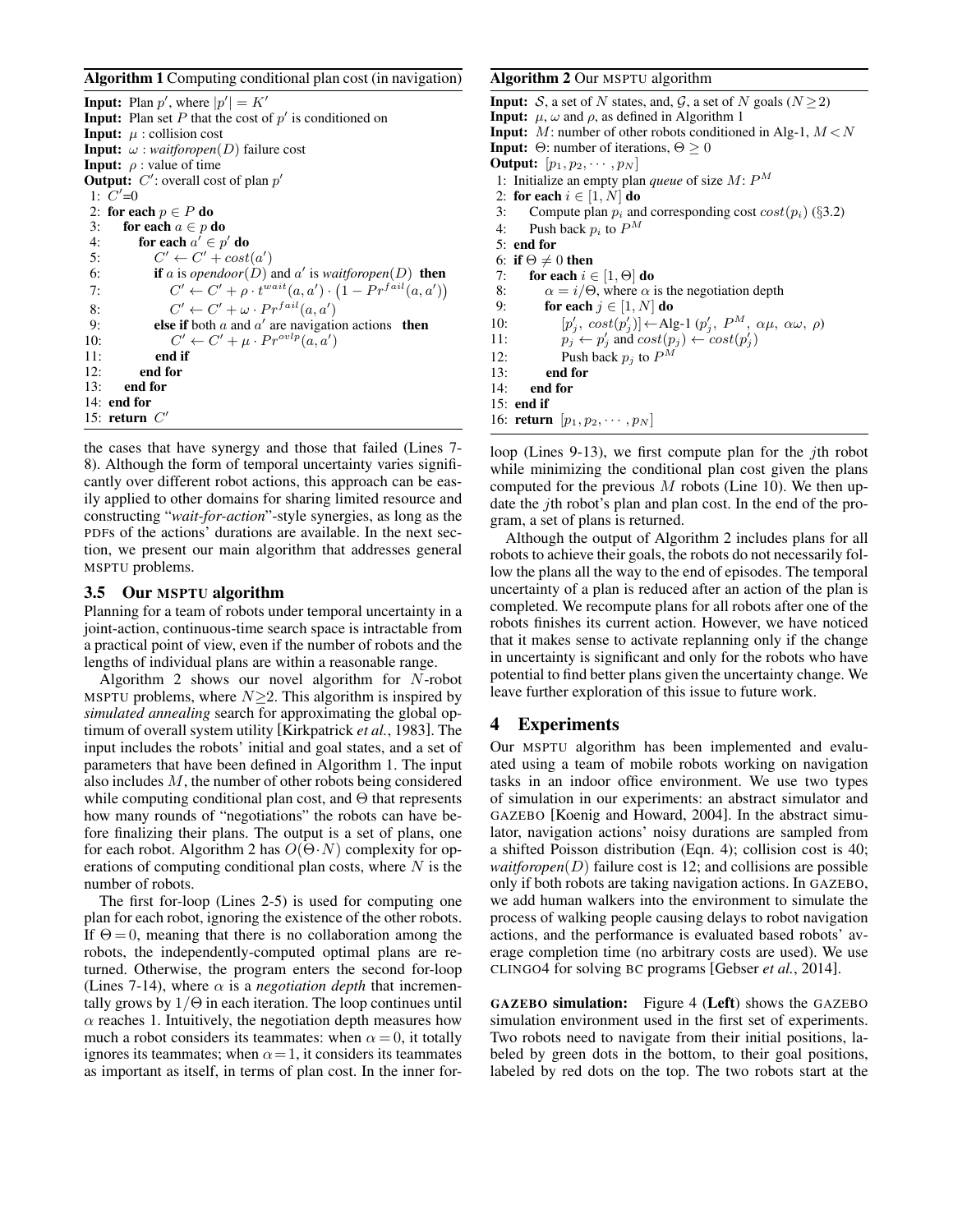

Figure 4: GAZEBO simulation environment: Left shows a top-down view, and Right shows a robot and a human walker.



Figure 5: Average time consumed by two robots doing navigation tasks in the GAZEBO environment, where the initial and goal positions of the two robots are labeled with green (bottom) and red (top) dots respectively in Figure 4.

same time, and we record the completion time for each of the robots. Figure 4 (Right) shows a screenshot of a walker blocking the way of the robot. Figure 5 shows the results collected from the experiments conducted in GAZEBO. Without collaboration, robot R2 takes an average of 278 seconds to achieve its goal, and our MSPTU successfully reduces R2's average execution time to about 104 seconds. While considering both robots, MSPTU reduces the completion time from more than 250 seconds to less then 120 seconds, and the improvement is significant.

Abstract simulation: Figure 6 reports the results of experiments evaluating the probabilistic model of noisy action durations. The head start of R1 varies in a relatively small range in x-axis  $(\pm 6)$ . R1 starts at a position close to the top corridor door and needs to move to its goal position on the other side of the door. When robot  $R1$  has a head start of −1, the overall cost of our MSPTU algorithm is smaller than the baseline by more than ten (reduced from more than 50 to less than 40). Focusing on this performance improvement, we find robot  $R2$  can either open the bottom door by itself or follow the first robot through the corridor door on the top (trajectories shown as dashed lines). Without modeling temporal uncertainty (baseline), R2 is not aware of the risk of being delayed while moving upward. In contrast, using our MSPTU algorithm,  $R2$  dynamically evaluates the uncertainty from its teammate and itself, and is able to balance the risk and potential benefit to select the best path.

To evaluate the scalability of our MSPTU algorithm, we increase the number of robots from two to three. The initial and goal positions of these robots are shown in Figure 7. Each robot can have a head start of 0, 15 or 30 (randomly selected). After removing duplicates (e.g., head starts of  $[0, 0, 0]$  and  $[15, 15, 15]$  are equivalent), there are 19 combinations in total. For each combination, we conducted 10 trials. We vary the number of iterations  $\Theta$  (1 and 2) and the number of other robots conditioned in Algorithm 1 (1 and 2), so there are 4 combinations of parameters, corresponding to 4 configurations of MSPTU. The average cost over the three robots are



Figure 6: Planning for a two-robot system using our MSPTU algorithm and a baseline that does not model temporal uncertainty. Dashed lines show two possible ways for robot  $R2$ . The way on the top is risky for R2, because it can be delayed in moving upward, making  $R2$  too late to follow  $R1$  through the top corridor door.



Figure 7: Initial and goal positions while planning for a three-robot system using our MSPTU algorithm. Start time of each of the three robots can be delayed by 0, 15, or 30 units (randomly decided).

presented in Table 1. The reduction of average cost by considering plans of all other robots is significant, regardless of Θ's value: *p*-value=0.03 when  $Θ = 1$ , and *p*-value=0.02 when  $\Theta = 2$ . However, running two iterations does not produce significant improvement in reducing the average cost. The results indicate that  $\Theta = 1$  is the best choice in setting the number of iterations in the current settings.

Table 1: Results of planning for three robots using our MSPTU algorithm: average cost (over three robots) with standard deviation.

|                      | Number of other robots     |                  |
|----------------------|----------------------------|------------------|
| Number of            | conditioned in Algorithm 1 |                  |
| iterations: $\Theta$ | Only previous (1)          | All others $(2)$ |
|                      | 71.77 (25.17)              | 57.86 (3.55)     |
|                      | 71.44 (24.97)              | 56.38 (2.75)     |

### 5 Conclusions

In this paper, we introduce the multirobot symbolic planning under temporal uncertainty (MSPTU) problem. Although symbolic planning techniques have been widely used on single-robot systems for plan generation, when multiple robots share a physical environment, their independentlycomputed optimal plans might become suboptimal, due to constrained resources and missed potential to leverage synergies. As the first work focusing on the MSPTU problem, we develop a novel algorithm inspired by simulated annealing using an action language for symbolic planning, and models noisy action durations using Poisson-like distributions. The algorithm has been evaluated using multirobot navigation tasks in simulation. We observe significant improvements against baselines where robots do not coordinate their plans, or coordinate but do not model temporal uncertainty.